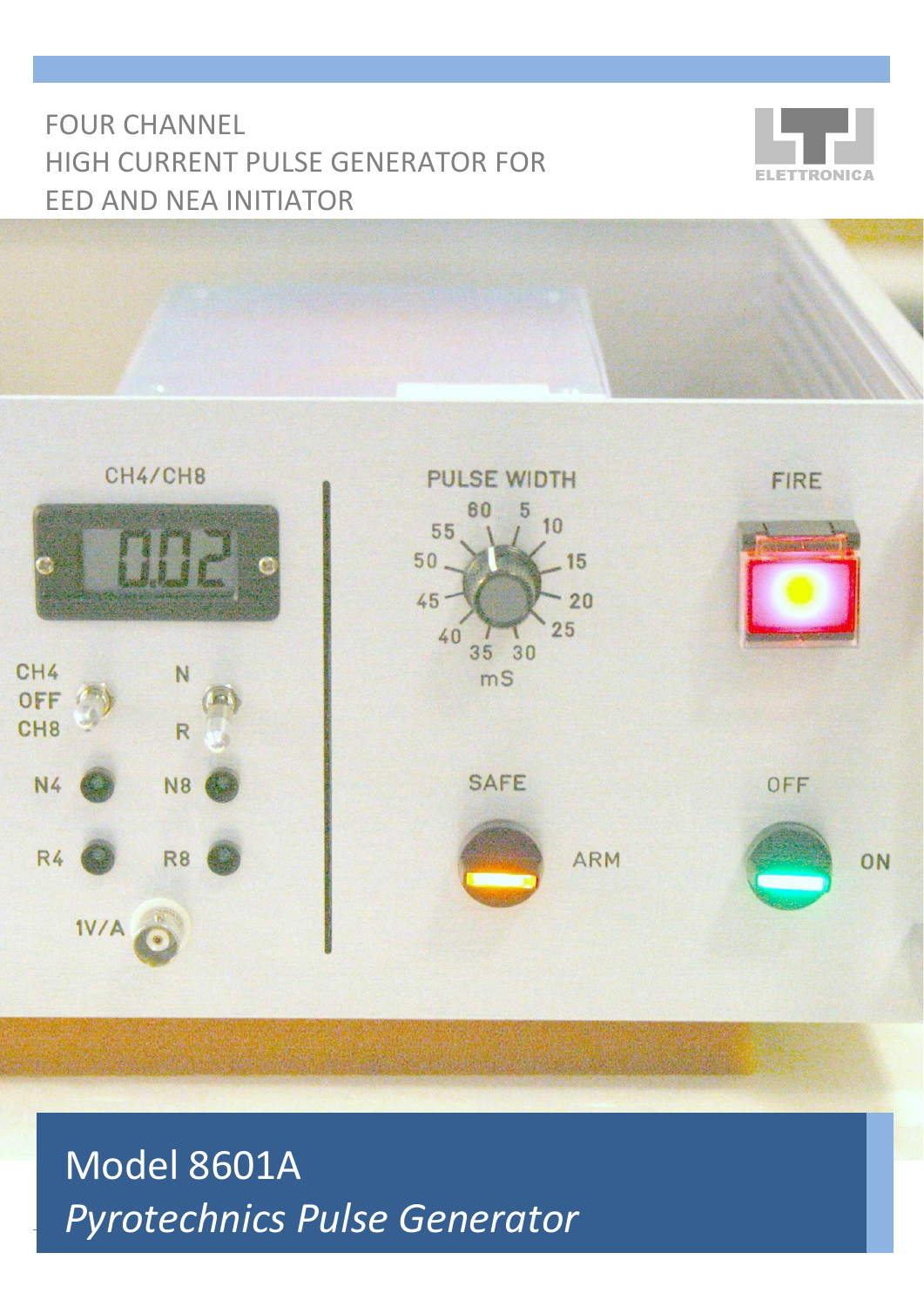

*Four Channel High-Current Pulse Generator for Pyrotechnics Initiators*



### **APPLICATIONS**

• *Pyrotechnics and Non Esplosive Actuators (NEA) testing in the aerospace industry*

**LTG 8601A**

- *HRMCE EGSE*
- *Fireset for testing purposes*
- *Automotive esplosive devices testing (Airbag initiators ,EEV battery disconnection switch, pyro-switch)*

#### **KEY FEATURES**

- *SICRAL, Athena FIDUS, Bepi Colombo, Euclid,*
- *wiring harness*
- *Full analog circuitry, no microprocessor controlled for maximum safety*
- *Two set of four Nominal/Redundant channels*
- *Peak current LCD display*
- *Circuit continuity LED indicators*
- *1 V/A test connectors for pulse recording*

### **Overview**

Model 8601A is a four-channel, high-current pulse generator designed to ignite Electro Explosive Devices (EED), type "NASA Standard Initiators" (NSI), and to activate Non Explosive Actuators (NEA).

By providing a high-energy, time-controlled pulse, unit fires standard initiators and squibs well above the allfire current rating. Constant current design allows long interconnecting cables to be laid between the EGSE and the EED.

The FIRE pushbutton starts a pulse generator with a selectable width (5 to 60 ms) which allows the current pulse to flow through the selected circuits.

A digital LCD display shows the fire current for each channel.

Circuit continuity is continuosly verified by means of a test current circulated through the harness and initiators, and displayed by LED indicators.

## **Functional Description**

The high-current pulse generator contains the following main components:

- 600W power supply.
- DC board assembly.
- Relay board assembly.
- Service power supply.

The DC board contains four fire circuits, and a control section. Each fire circuit is composed by a constant current regulator, a high and low side high current switch, metering circuit, and test current circuit. Control section contains the pulse generator, sample & hold timing logic, interlock protection, and control signal routing.

The relay board routes the 4 fire channels to the 8 nominal and 8 redundant output channel connectors. The power supply consists of a switching unit, with a maximum power of 600W at 28 V.

Front panel is divided into 5 sections. From left to right: 4 channel controls, 1 fire control section. Each channel contains an LCD display indicating the peak current recorded during firing, selection of the fire channels (1-4 or 5-8), a selector between nominal and redundand channel, circuit continuity LED indicators, and the 1V/A output. Control section contains the pulse width selector, the SAFE/ARM switch selector,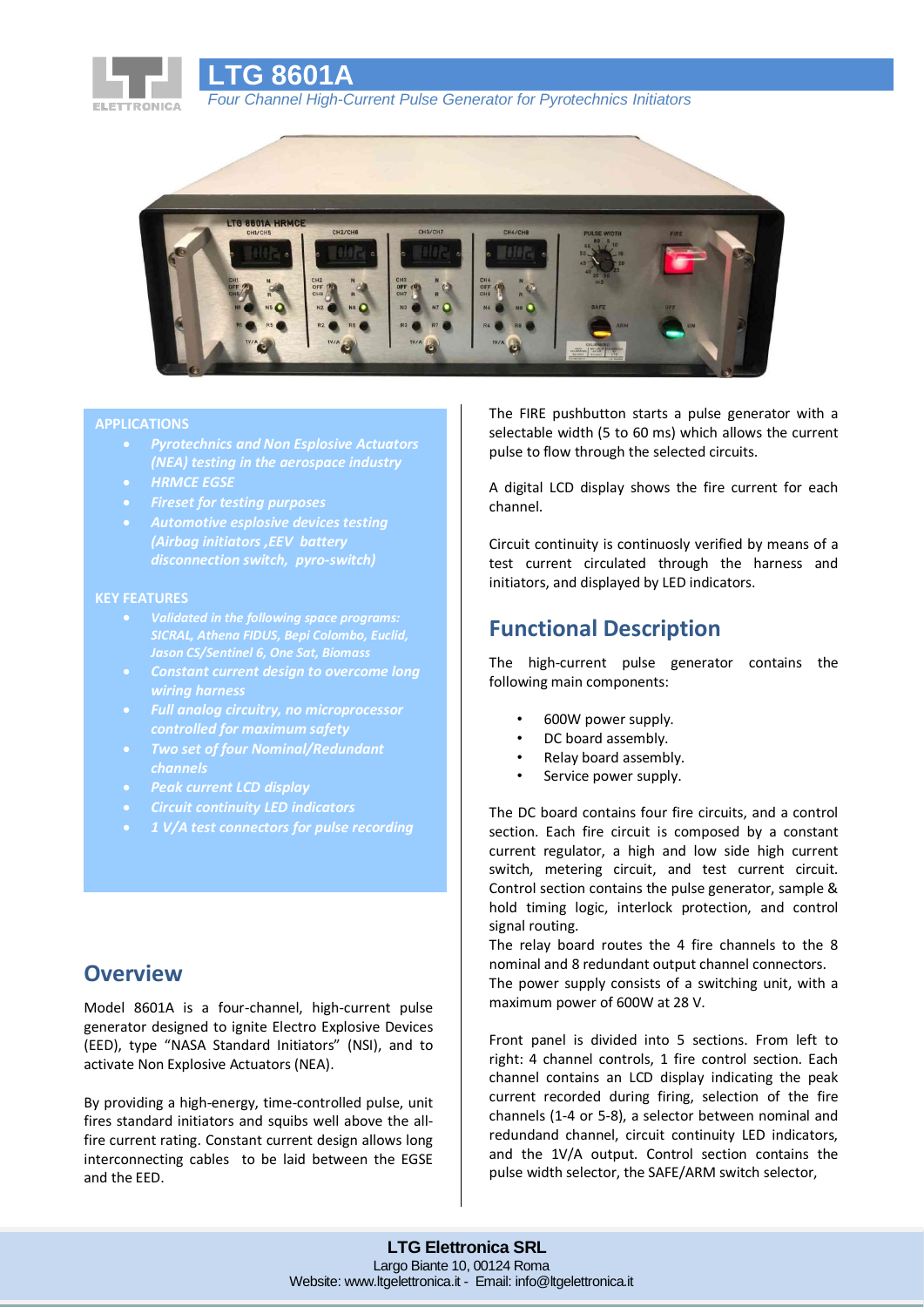**LTG 8601A**

*Four Channel High-Current Pulse Generator for Pyrotechnics Initiators*

the main power ON/OFF switch, and the FIRE pushbutton, with protective cover.

The SAFE/ARM switch energizes the high power supply, providing the voltage to the fire circuits.

The FIRE pushbutton starts the single shoot pulse generator and the associated timing logic (pulse enable, sample and hold strobe pulse, dead time safety interlock after fire activation).



*Rear panel connections*

The rear panel contains the AC mains input assembly with integrated fuse holders, and two round type MIL connectors. One for the nominal and redundant channels 1 to 4, the other for the nominal and redundant channels 5 to 8.

A series of performance graphs are provided, which illustrates the capability of the pulse generator with varying load resistance, and typical actuation time at the nominal current delivered by the equipment.

The first graph shows the compliance in current and voltage between the LTG-8601A and some the EED and NEA devices. NEA devices have been designed to work with existing pyro firing circuits.



*Actuator Voltage Vs Fire Current*

The graph includes data from NEA® model 9103 Hold Down & Release Mechanism (also used for Non-Pyrotechnic Valves), and Cooper® model 8024 tension release. Standard NASA. PC-23 initiator is also included as a reference.



*Fire Current Vs Actuation Time*

The graph above shows the compliance in current and actuation time for various types of EED and NEA devices.

The current profile of an initiator under test can be easily recorded by using an external recording device (for example a digital oscilloscope) connected to the 1V/A outputs on the front panel. In this way the actuation time of the device under test can be easily characterized as a function of the current supplied by the pulse generator.

The following graph shows the typical profile of a hishear® PC-23 'equivalent' NASA standard initiator (NSI), part of bolt cutter assemblies.



*Typical recorded profile of a PC-23 initiator, during a firing test (1 V/A output)*